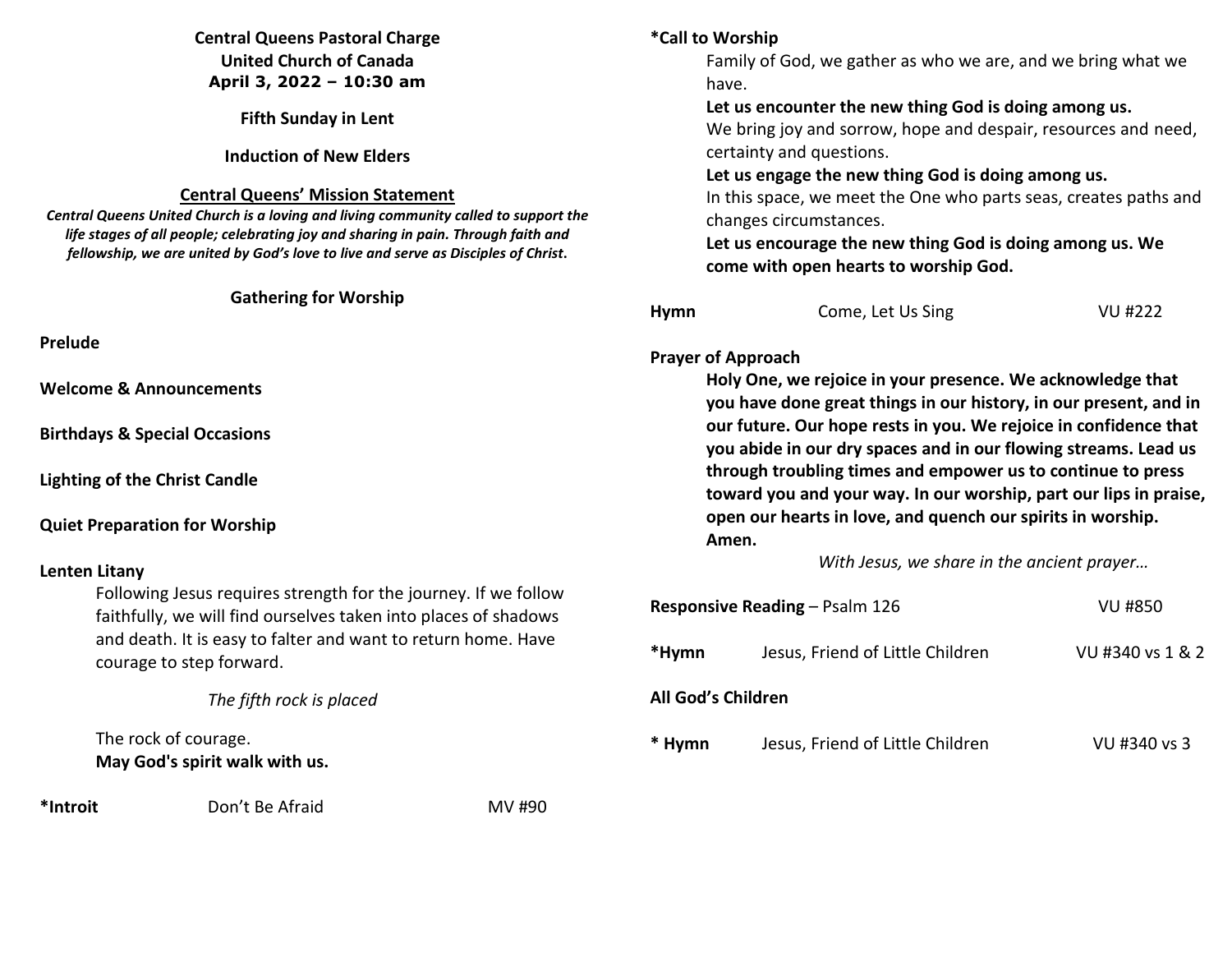#### **Prayer for Transformation and Restoration**

**Lord Jesus Christ, we gather in your name today, aware that you keep moving closer and closer to the cross. We confess it is not easy to follow your story. Your willingness to give yourself inspired some to give of themselves, while others hesitated or criticized. We confess we often struggle to decide what to give, whom to help. We can be critical of those in need and those who help them. Forgive us when we look for reasons not to share, and excuse ourselves from acting generously, as you did. Amen.** 

**Assurance of Unending Love** 

**Presentation of Our Gifts**

**Invitation to Generosity** 

**Offertory**

**\*Presentation of Offering** Christ Has No Body Now but Yours MV #171 (Chorus)

### **\*Offertory Prayer**

**Anoint these gifts, Generous God, that they may fulfill their purpose. Through the pouring out of our financial resources, unique passions and skills, and faithful companionship with our community, may we impart hope, render joy, and participate in your kingdom. Amen.**

**Listening for the Word** 

**Sacred Scripture** 

 **Isaiah 43:16-21 John 12:1-8** 

**Anthem** 

**Sermon** 

**Reflective Music Selection** 

**Induction of Elders** - *Please Refer to Accompanying Booklet* 

## **Prayers of Thanksgiving and Intercession**

| <b>Responding to the Word</b>                         |                                                                                           |                |  |  |
|-------------------------------------------------------|-------------------------------------------------------------------------------------------|----------------|--|--|
| *Hymn                                                 | Go to the World                                                                           | <b>VU #420</b> |  |  |
| *Benediction                                          |                                                                                           |                |  |  |
| *Choral Benediction                                   | Peace Be With You                                                                         | MV #215        |  |  |
| <b>Postlude</b><br>* Please stand as you are able     |                                                                                           |                |  |  |
| <b>Ministers</b><br>Clergy<br><b>Office Hours</b>     | All of us<br><b>Rev Greg Davis</b><br>Tuesday, Wednesday & Thursday<br>$9$ am $-12$ pm    |                |  |  |
| Office Phone<br>Email                                 | 902-964-2291<br>minister@cquc.ca                                                          |                |  |  |
| <b>Ministry of Music</b><br>Website<br>Phone<br>Email | <b>Kirk Neville</b><br>https://cquc.ca/index.htm<br>902-786-9222<br>nevillejk@hotmail.com |                |  |  |
| <b>Church Office</b><br><b>Office Hours</b>           | Wednesday & Thursday<br>$9$ am $-12$ pm                                                   |                |  |  |
| Phone<br>Email                                        | 902-964-2221<br>office@cquc.ca                                                            |                |  |  |

**A Warm Welcome to All** – We are delighted you've joined us. May God's word today strengthen your faith, inspire curiosity and learning, and motivate your service of others. All are welcome.

**Today's Bulletins** are placed in loving memory of Inez & Harry Smith.Lovingly remembered by Helen, Wilfred, Velda, Margaret & Lois and families.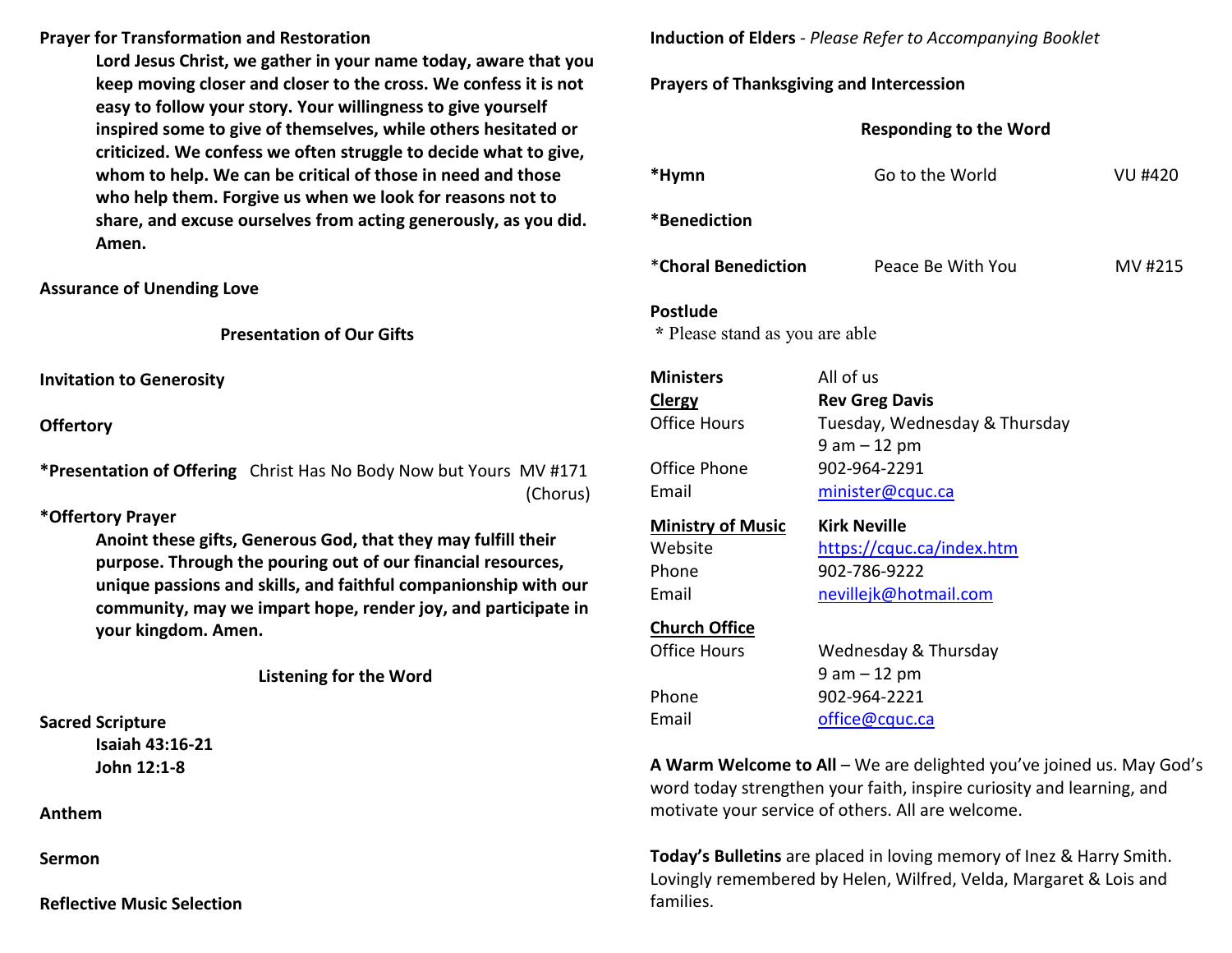**Sympathy** – Sympathies are extended to Gordon & Margaret Smith, Debbie & Nathan and Douglas & Courtney on the loss of their mother and grandmother, Mary Smith.

**Covenanting New Elders** – Today we will be covenanting our new Elders.

# **Life and Work of Our Church**

**Greg's Office Hours:** Tuesday, Wednesday and Thursday from 9 am – 12 pm. If anyone is in the hospital or would like a visit from Greg, please call him at 902-964-2291. If you wish to meet with Greg outside the scheduled hours, please call 902-964-2291 or email minister@cquc.ca for an appointment.

**In-Church Services:** At the recent meeting of the Official Board, it has been decided that registration is no longer required. Masks are still required.

**Official Board Meeting** – The Official Board will be meeting on Sunday, April  $24^{th}$ , following the worship service. The agenda item will be COVID protocols. All are welcome to attend.

**Scent-Free** – "*No scents makes good sense.*" Recognizing that some of our church attendees have sensitivity and/or allergic reactions to various fragrant products. Thank you for your cooperation so that everyone can attend our church.

**E-Transfers** – Central Queens United Church is set up to accept E-Transfers. If you wish to give your offerings through E-Transfer, please send via email to veldabertram@gmail.com.

**FundScrip** – The next order date will be Sunday, April 17<sup>th</sup>. You can reach Janet Howes by email (jhowes1969@gmail.com) or by phone or text (902-393-1527). E-transfers accepted.

**Bookworms United** – Bookworms United will meet this Wednesday, April 6<sup>th</sup>. Discussion will be on Five Little Indians by Michelle Good, a book about residential school survivors. For more information, please contact Liz Spangler at spangler@upei.ca.

**Pop Can Pull Tabs** – Remember your pull tabs!! George Mason is collecting pop can pull tabs when are then given to the Daughters of the Nile women's organization. The funds go to the Shriners Hospital in Montreal where they are used to buy reading materials for children in the hospital. Your can tab collections can be dropped off here at the church. Thank you.

**Sunday Worship Cancellations** – In the event of inclement weather, an announcement will be made by radio on Ocean 100 by 9 am. It will also be posted on our website and Facebook page.

**Weekly Bulletins** can be sponsored by you in celebration or remembrance of a loved one. There is a signup sheet on the table at the back of the sanctuary. Cost is \$20.00.

**Bulletin Deadline** – Deadline for items to be placed in the bulletin is **Wednesday** evening. Bulletin items can be emailed to office@cquc.ca.

### **Community News**

**West River United Church Comfort Food Online Auction** will open on March 30<sup>th</sup> at 12 pm and will run until this Thursday, April 6<sup>th</sup>. All items can be viewed on our Facebook page. Please follow the instructions on our Facebook page to bid. The winners will be notified via message and be tagged in the comments section also. If you are the winner of an item, it can be picked up with payment on Saturday, April  $9<sup>th</sup>$ . Payment options are cheque and exact cash. Please share and invite your friends!! Anyone can bid!!